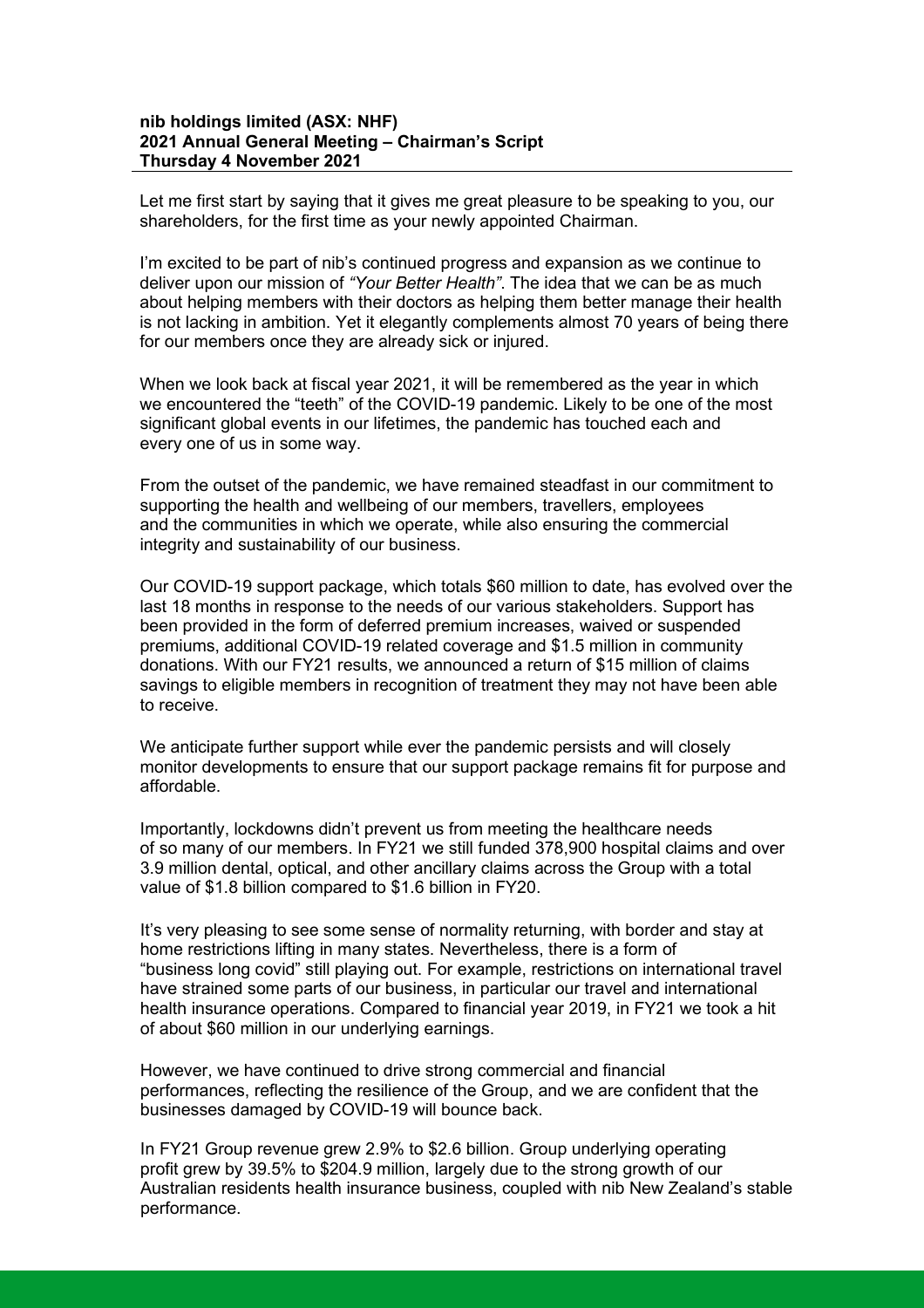Group underlying operating profit includes a reassessment of the COVID-19 deferred claims liability provision set aside last year to account for current and future catch up and risk equalisation experience. Given continuing uncertainty related to the pandemic, a \$34.0 million provision was retained as at 30 June 2021 for further expected claims catch-up.

The increase in net profit after tax of 84.5% to \$160.5 million also benefited from strong investment income of \$51.8 million, which recovered from the volatile investment market conditions the previous year.

Our full year dividend of 24.0 cents per share, fully franked, represents a payout ratio of 68.2% of FY21 NPAT. The final dividend of 14.0 cents per share was paid to shareholders on 5 October 2021.

From these results, shareholders can take confidence about our future plans. COVID-19 is clearly something we don't celebrate and we lament its dire consequences for so many, yet it has lent momentum to the investments we are making in our vision for a world of better health. They include investments in data science and disease prevention, virtual and electronic healthcare delivery as well as increased digital engagement with members, travellers and clinicians. As always, we see opportunity in disruption.

FY21 will also mark a point in time when our social and environmental responsibilities to the communities we serve became all the more poignant.

Our commitment to the principles of sustainability are part of our fabric, lending from our original establishment as a sickness fund for workers at the BHP steelworks when a few employees banded together to help cover any unexpected medical bills.

Today more than ever, we approach our social and environmental responsibilities with sincerity, conviction and effectiveness. Too extensive to detail here, there is a long list of initiatives and progress you can reference in our Sustainability Report.

For the first time, we've also set sustainability targets for the year ahead in each of our sustainability pillars, including a focus on increasing gender diversity, developing a path to net carbon zero, greater diversity in our brand and community partnerships, and increased participation in our health management programs.

The area in which we believe we can make the biggest impact is in more deliberate and precise population health management. We intend to play a more active role in improving community health outcomes and redressing terrible gaps in care, especially between indigenous and non-indigenous peoples.

nib foundation was again a highlight of our broader contribution in society. It contributed \$1.9 million in support of three focus areas – promoting prevention, enabling equality and empowering communities. This brings the foundation's total funding commitment since its establishment in 2008 to over \$23 million.

During the year, nib foundation continued to work with our COVID-19 community response partners to deliver the \$1.5 million donated by nib at the start of the pandemic. This has enabled the delivery of some crucial clinical innovations and mental health support, two areas of real need across Australia and New Zealand.